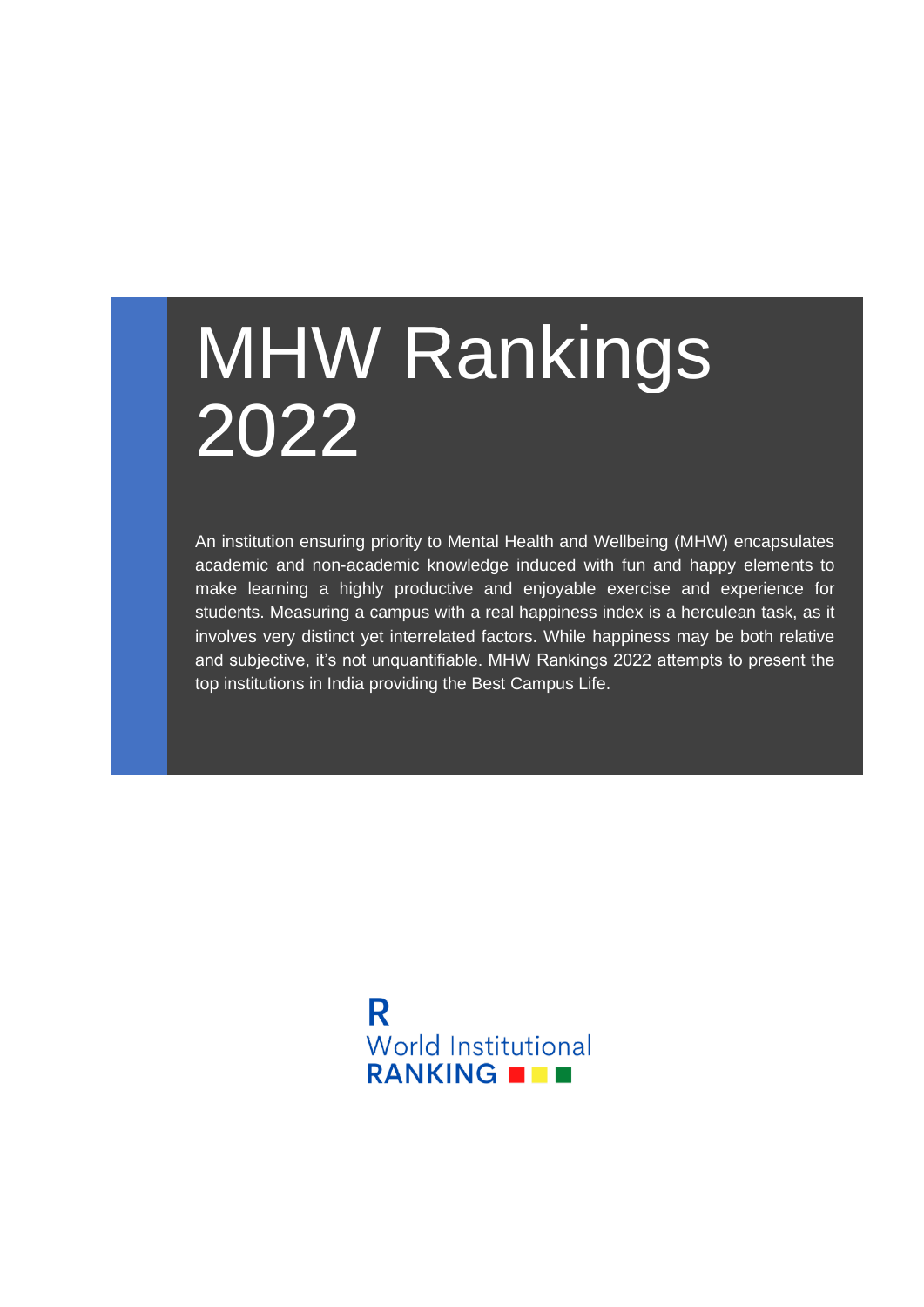## Best Institute for Campus Life: Mental Health & Wellbeing (MHW) Rankings 2022

## INDIA'S 1st EVER EXCLUSIVE SURVEY ON MENTAL HEALTH AND WELLBEING IN INDIAN EDUCATIONAL INSTITUTIONS

## 1.Primary Data of the Institute

| Name of the HEI |  |
|-----------------|--|
| Address         |  |
| Website         |  |
| Email ID        |  |

| Date of Establishment               |              |            |    |      |                          |      |  |               |
|-------------------------------------|--------------|------------|----|------|--------------------------|------|--|---------------|
| Affiliation /                       | <b>AICTE</b> | <b>NBA</b> |    | NAAC | <b>BCI</b>               | COA  |  | <b>MCI</b>    |
| Accreditation / Ranking             | <b>PCI</b>   | AACSB      |    | ABET | QS                       |      |  | <b>Others</b> |
| Date of 1 <sup>st</sup> Convocation |              |            |    |      | No. of Degree(s) Awarded |      |  |               |
| Total Number of                     | UG           |            | PG |      |                          | Ph.D |  | PG Diploma    |
| Degree(s) Awarded                   |              |            |    |      |                          |      |  |               |
| (Till Mar'2022)                     |              |            |    |      |                          |      |  |               |

| Name of the Chairperson |  |
|-------------------------|--|
| Designation             |  |
| Email ID                |  |
| Email ID (Secretary/PA) |  |

| Name of the Head of HEI   |          |
|---------------------------|----------|
| Designation               |          |
| Email ID                  | Mobile - |
| Name of the Pro VC /      |          |
| Director / Vice Principal |          |
| Designation               |          |
| Email ID                  | Mobile - |

#### HEI's Infrastructure

| Campus Area (In Acre)                                          |  |
|----------------------------------------------------------------|--|
| Built Up Area (In Sq. Ft.)                                     |  |
| Total Number of Girl's Hostel - Bed Count/Capacity             |  |
| Total Number of Boy's Hostel - Bed Count/Capacity              |  |
| Total Number of Family/Staff Quarters (Excluding Hostels)      |  |
| Total Seating Capacity in the Library                          |  |
| Total Number of Trees' (Planted and now aged 2+ Years)         |  |
| Total Number of Rainwater Harvesting Pits                      |  |
| Alternative Renewable Energy / Solar Power Generation Capacity |  |
| Internet Bandwidth and Speed (Including Hostel Buildings)      |  |



------------------------------------------------------------------------------------------------------------------------------------------------

Submit the filled in survey via email at **admin@wiranking.com**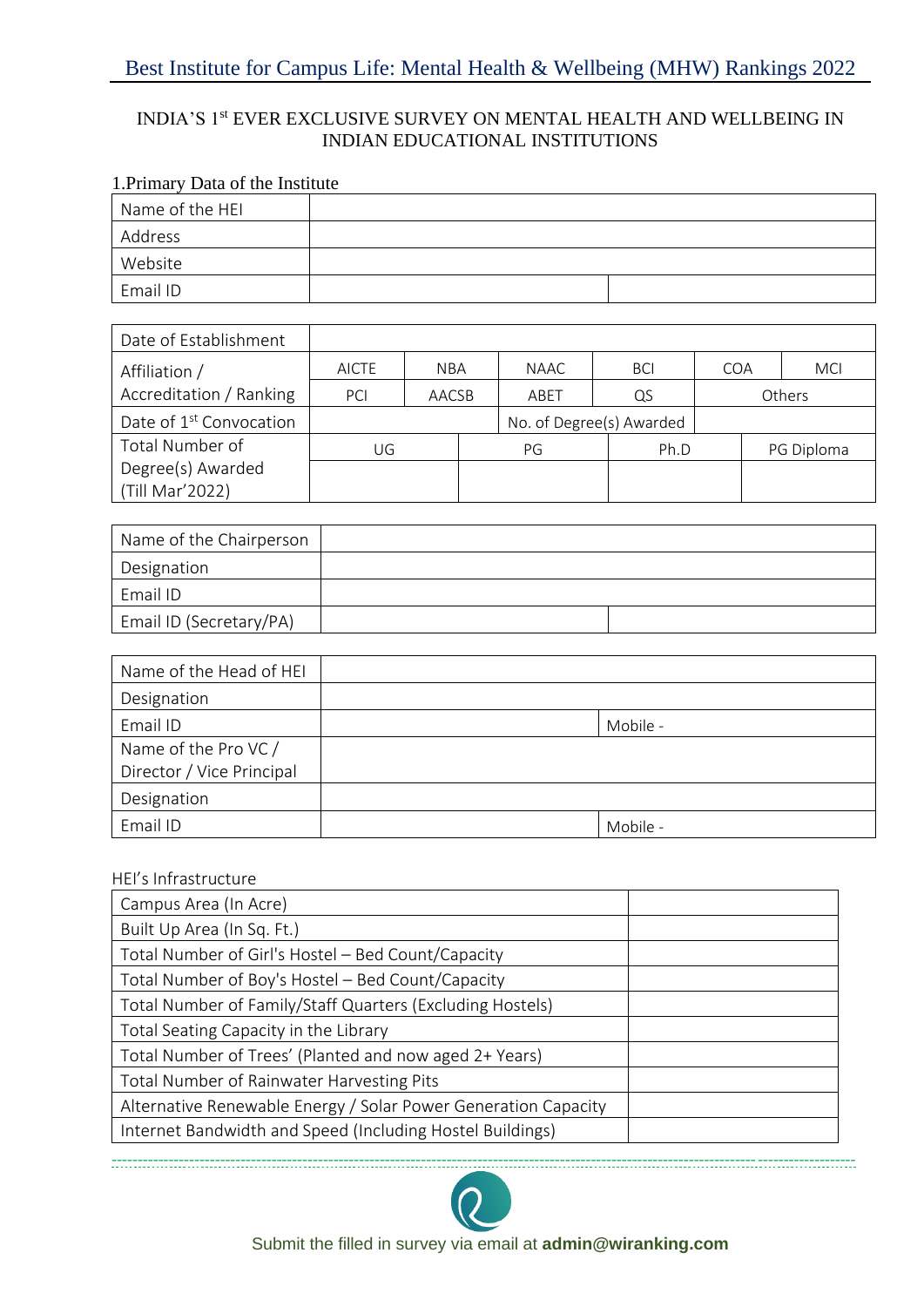## Best Institute for Campus Life: Mental Health & Wellbeing (MHW) Rankings 2022

## **2. Student Strength**

|                        | UG |  | PG |  | Ph.D. |  | UG Diploma |       | PG Diploma |  |
|------------------------|----|--|----|--|-------|--|------------|-------|------------|--|
| Total Number of Full-  |    |  |    |  |       |  |            |       |            |  |
| time Students on Rolls | M  |  | M  |  | M     |  | M          |       | M          |  |
|                        |    |  |    |  |       |  |            |       |            |  |
| Total Number of        |    |  | UG |  | PG    |  |            | Ph.D. |            |  |
| Academic Programs      |    |  |    |  |       |  |            |       |            |  |
| Offered (2021-2022)    |    |  |    |  |       |  |            |       |            |  |

Details of Students Enrolled in the University during the Current Academic Year (2020-2021)

| Programme |        | From the State<br>Where<br>University is<br>Located | From<br>Other<br>States of<br>India | <b>NRI</b><br>Students | Foreign<br>Students | Total |
|-----------|--------|-----------------------------------------------------|-------------------------------------|------------------------|---------------------|-------|
| PG        | Male   |                                                     |                                     |                        |                     |       |
|           | Female |                                                     |                                     |                        |                     |       |
| UG        | Male   |                                                     |                                     |                        |                     |       |
|           | Female |                                                     |                                     |                        |                     |       |
| PG        | Male   |                                                     |                                     |                        |                     |       |
| Diploma   | Female |                                                     |                                     |                        |                     |       |

Number of students year wise during the last three years

| Number of students year wise<br>during the last three years          | 2021-22 | 2020-21 | 2019-20 |
|----------------------------------------------------------------------|---------|---------|---------|
| Number of outgoing / final year<br>students' during the last 3 years | 2021-22 | 2020-21 | 2019-20 |

#### 3. Teaching Faculty of the HEI

|                | Professor |  |        | Associate Professor |   |  | Assistant Professor |             |   |  |        |       |
|----------------|-----------|--|--------|---------------------|---|--|---------------------|-------------|---|--|--------|-------|
| Recruited Full | M         |  | Others | $\tau$ otal         | M |  | <b>Others</b>       | $\tau$ otal | M |  | Others | Totai |
| Time           |           |  |        |                     |   |  |                     |             |   |  |        |       |

3.1Non- Teaching (Technical / Non-Technical) Staff of the HEI

|                   | . .<br>IVI. | <b>Others</b> | $T_{\alpha+\alpha}$<br>Uldi |
|-------------------|-------------|---------------|-----------------------------|
| D<br>uited<br>۱۲۲ |             |               |                             |

3.2Number of full-time teachers' year wise during the last three years

| ear .  |  |  |
|--------|--|--|
| Number |  |  |



------------------------------------------------------------------------------------------------------------------------------------------------

Submit the filled in survey via email at **admin@wiranking.com**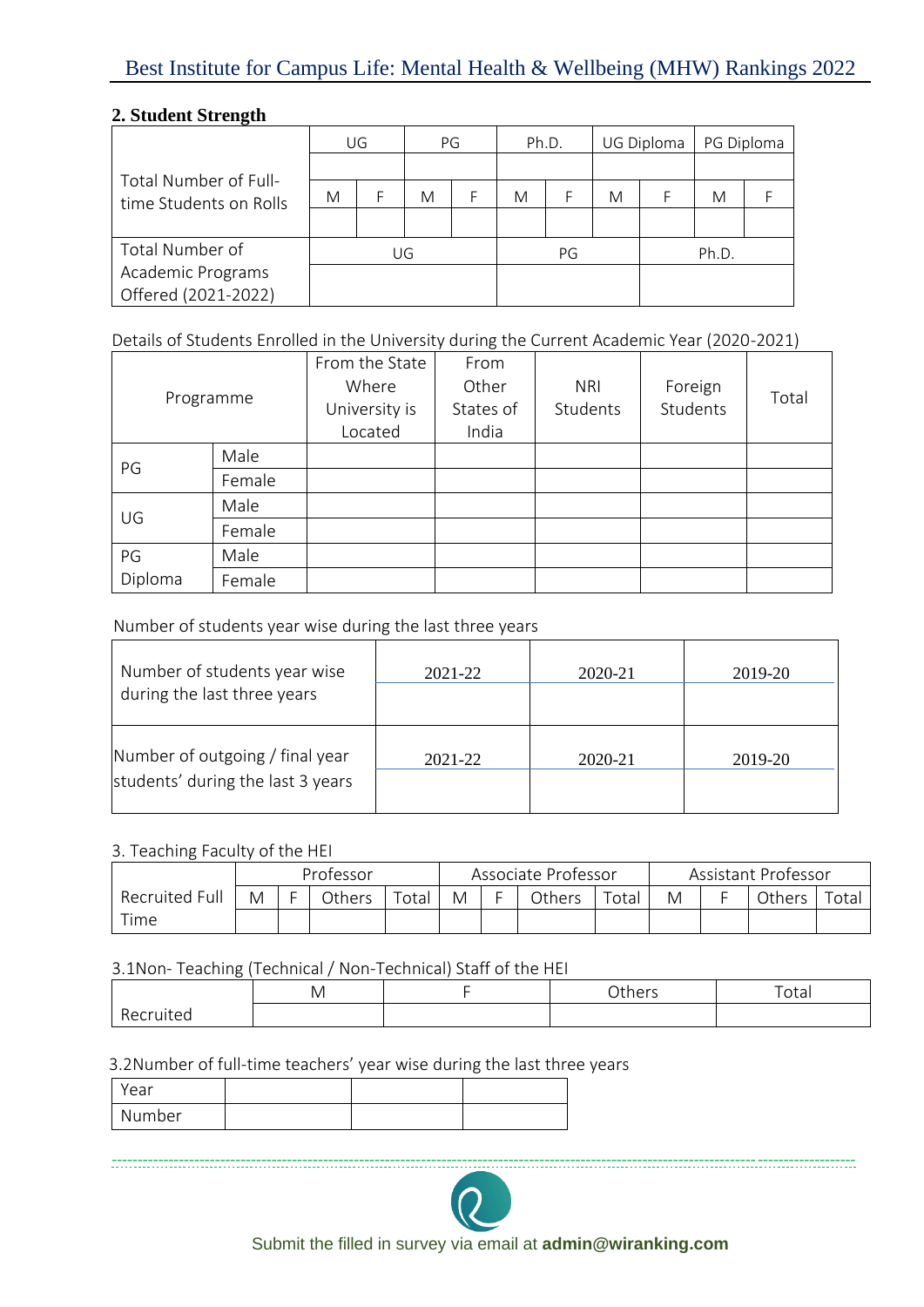## Best Institute for Campus Life: Mental Health & Wellbeing (MHW) Rankings 2022

#### 4. Mentor-Mentee Establishment

| Policy and Circular(s) on the Mentor - Mentee Establishment<br>(SoP, Protocols, Rules and Regulations)                      |  |
|-----------------------------------------------------------------------------------------------------------------------------|--|
| Ratio of UG students' Mentor: Mentee                                                                                        |  |
| Ratio of PG students' Mentor: Mentee                                                                                        |  |
| Names of 3 Best Mentors awarded in past 3 Years.                                                                            |  |
| (Evidence-Based: Certificate/Email of Appreciation/Recognition)                                                             |  |
| Method, Ways, Frequency of Contact, and the Nature (kind of)<br>Communication – Mentor has with Mentee (Sample- 5 Evidence) |  |
| Mention the 3 most significant facts about the performance of                                                               |  |
| the Mentor-Mentee System at the HEI                                                                                         |  |
|                                                                                                                             |  |

## 5. Residential Facilities and Hostel Life

| Total No. of AC rooms (Bed Count/Capacity) in the Boys Hostel                                                 |  |
|---------------------------------------------------------------------------------------------------------------|--|
| Total No. of AC rooms (Bed Count/Capacity) in the Girls Hostel                                                |  |
| No. of Food Outlets operated and managed (outside Hostels)                                                    |  |
| No. of Food Outlets operated and managed (outside Hostels)                                                    |  |
| No. of Student's Daily/Routine Mess Facility<br>i.e. Combined – Common Mess / Boys-Girls Separate/ Block wise |  |
| No. of Food/Beverage Outlets open 24X7, at night<br>(even during night, at Hostels)                           |  |

### 6. Discipline and Campus Life

| No. of Male students restricted/terminated out of the Hostels in<br>past 3 years                        |  |                                                            |  |  |
|---------------------------------------------------------------------------------------------------------|--|------------------------------------------------------------|--|--|
| No. of Female students restricted/terminated out of the Hostels<br>in past 3 years                      |  |                                                            |  |  |
| Total No. of students restricted/terminated out of the Institute<br>Rolls, against Disciplinary Actions |  |                                                            |  |  |
| Total No. of students reported to have consumed Drugs /<br>Substance Abuse                              |  |                                                            |  |  |
| Total No. of Male Students,<br>residing at Hostels                                                      |  | Total No. of Female Students,<br>residing at Hostels       |  |  |
| Total No. of Full-Time Boys<br>Hostel-Warden/Supervisor                                                 |  | Total No. of Full-Time, Girls<br>Hostel-Warden/Supervisors |  |  |



------------------------------------------------------------------------------------------------------------------------------------------------